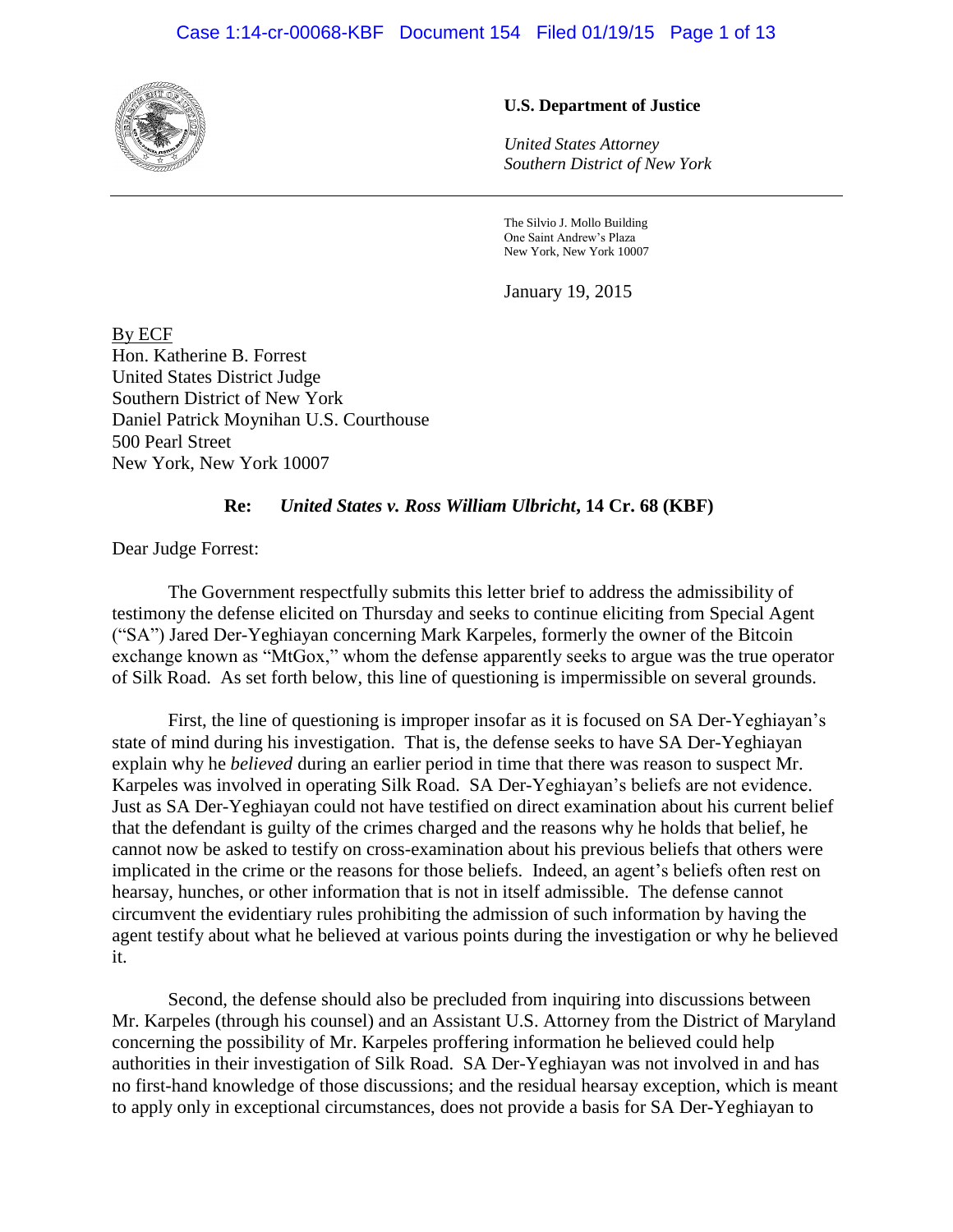testify about them. The statements the defense seeks to elicit from SA Der-Yeghiayan on this issue do not bear circumstantial guarantees of trustworthiness, nor would admitting them serve the interests of justice. Indeed, the defense seeks to use these statements for an improper purpose – to falsely suggest to the jury that Mr. Karpeles had inside knowledge about Silk Road, or sought to obtain immunity from prosecution for involvement in Silk Road, when neither suggestion is true.

Finally, to the extent the defense seeks to elicit testimony from SA Der-Yeghiayan concerning Mr. Karpeles that does not either consist of agent belief or inadmissible hearsay, the Court should allow such testimony only if the defense can show it is more probative than prejudicial. The Second Circuit has made clear that courts have an important gatekeeping role where a defendant seeks to introduce evidence of an "alternative perpetrator," as such evidence poses serious risks of confusing and misleading the jury. In keeping with that gatekeeping role, courts allow such evidence only if the defense can proffer a substantial, direct connection – as opposed to a mere basis for suspicion – linking the "alternative perpetrator" to the crime charged. As explained below, the connections the defense seeks to draw between Mr. Karpeles and the Silk Road website are, based on what the Government ultimately learned through its investigation, neither direct nor substantial. Accordingly, the Court should carefully evaluate the probative value of any evidence the defense seeks to introduce concerning Mr. Karpeles and exclude such evidence if its probative value is outweighed by its potential prejudicial effect.

# **Factual Background**

# **A. SA Der-Yeghiayan's Investigation of Mark Karpeles**

As SA Der-Yeghiayan testified during direct examination, his investigation of Silk Road spanned approximately two years. During that time, before certain information about the defendant was brought to his attention by IRS Special Agent Gary Alford on or about September 10, 2013, SA Der-Yeghiayan looked into several other individuals whom he thought potentially were involved in operating Silk Road.

One of the individuals SA Der-Yeghiayan considered was Mark Karpeles. Mr. Karpeles was, at the time in question, the owner of a company based in Japan known as "MtGox" – one of the largest Bitcoin exchanges then in operation on the Internet. SA Der-Yeghiayan's suspicion of Mr. Karpeles was based primarily on the fact that, from February 2011 to February 2012, the website "silkroadmarket.org" was hosted on a server controlled by Mr. Karpeles. The "silkroadmarket.org" website was a simple website on the ordinary Internet that provided instructions on how to get to the real Silk Road on Tor. (*See* Ex. A.) SA Der-Yeghiayan looked up the "silkroadmarket.org" website on "who.is" (a public database discussed during SA Der-Yeghiayan's testimony on direct), which revealed that the website resolved to a server controlled by a certain company that SA Der-Yeghiayan traced to Mr. Karpeles.

Two other considerations led SA Der-Yeghiayan to suspect that Mr. Karpeles might be involved in Silk Road. First, SA Der-Yeghiayan believed Mr. Karpeles had a motive for operating Silk Road – to generate a demand for Bitcoins (which were needed to make purchases on Silk Road), which would in turn drive customers to MtGox. Second, SA Der-Yeghiayan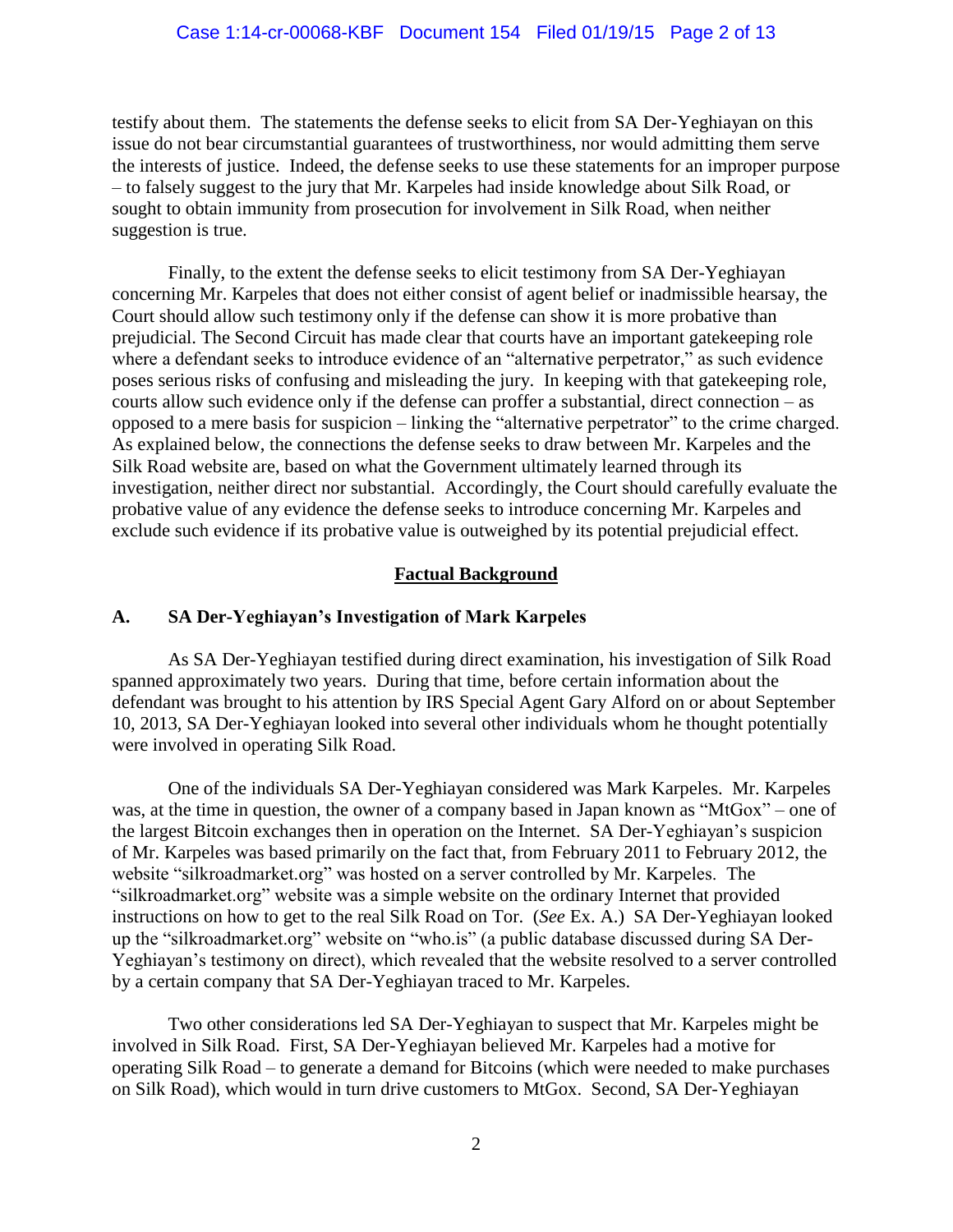noticed that certain websites he believed to be associated with Mr. Karpeles were created with certain software that was also used to create certain portions of the Silk Road website. Based on this evidence, in mid-August 2013, SA Der-Yeghiayan obtained a search warrant for certain email accounts used by Mark Karpeles so that he could review them for any evidence corroborating his suspicions.

No such evidence was found. Instead, the evidence showed that the principal basis for having suspected Mr. Karpeles prior to obtaining the search warrant did not, in fact, establish a connection between Mr. Karepeles and Silk Road. In particular, the evidence showed that, besides operating Mt. Gox, Mr. Karpeles also ran a webhosting service known as "Kalyhost" (also known as "AutoVPS.net"), which accepted Bitcoins among other forms of payment. Like any webhosting service, such as "Amazon Web Services" or "GoDaddy.com," Kalyhost leased server space to its customers for them to use in setting up their own websites. The "silkroadmarket.org" website belonged to a Kalyhost *customer*, as evidenced, for example, by an email from the customer found in the email account for Mr. Karpeles' webhosting company, seeking assistance with a customer-support question. (*See* Ex. B)).<sup>1</sup>

The Kalyhost customer associated with the "silkroadmarket.org" website, the investigation ultimately revealed, was the *defendant*. As reflected in the "who.is" information for the "silkroadmarket.org" website, the name of the website was registered by someone using the name "Richard Page." (*See* Ex. C). Based on an examination of the defendant's laptop subsequent to his arrest, that name is known to be an alias used by the defendant. Specifically, a file recovered from the defendant's computer, within a folder marked "aliaces" [sic], reflects the name "Richard Page," along with a false address included in the contact information used to register the "silkroadmarket.org" domain name. (*See* Ex. D). The file further reflects that the information was used to rent a server from "kalyhost." (*Id.*).

The fact that the defendant used Mr. Karpeles' webhosting service to host the "silkroadmarket.org" website turned out to be the *only* connection SA Der-Yeghiayan ever found between the website and Mr. Karpeles. And the results of the search warrant effectively eliminated the significance of that connection. There was no evidence that Mr. Karpeles himself created or maintained the "silkroadmarket.org" website. Again, Mr. Karpeles controlled numerous servers, which he leased to a multitude of different customers who used Kalyhost as their webhosting provider; thus, the fact that the "silkroadmarket.org" website was hosted on a server Mr. Karpeles controlled does not imply he was responsible for its content.<sup>2</sup> And of course SA Der-Yeghiayan never found that Mr. Karpeles had any connection whatsoever to the servers operating the actual Silk Road website on Tor.

 $\overline{a}$ 

<sup>&</sup>lt;sup>1</sup> That the operator of "silkroadmarket.org" chose to use Kalyhost to host the website is not surprising. The fact that Kalyhost accepted Bitcoins as payment made it an attractive webhosting provider for customers who wished to set up a website without having to provide identifying information in making payment.

<sup>2</sup> SA Der-Yeghiayan indicated as much during cross-examination. *See* Tr. 492:14-16 ("Q:… He [Mr. Karpeles] had a lot of domain names and things like that within his control? A: He *hosted* a lot of websites, yes.") (emphasis added).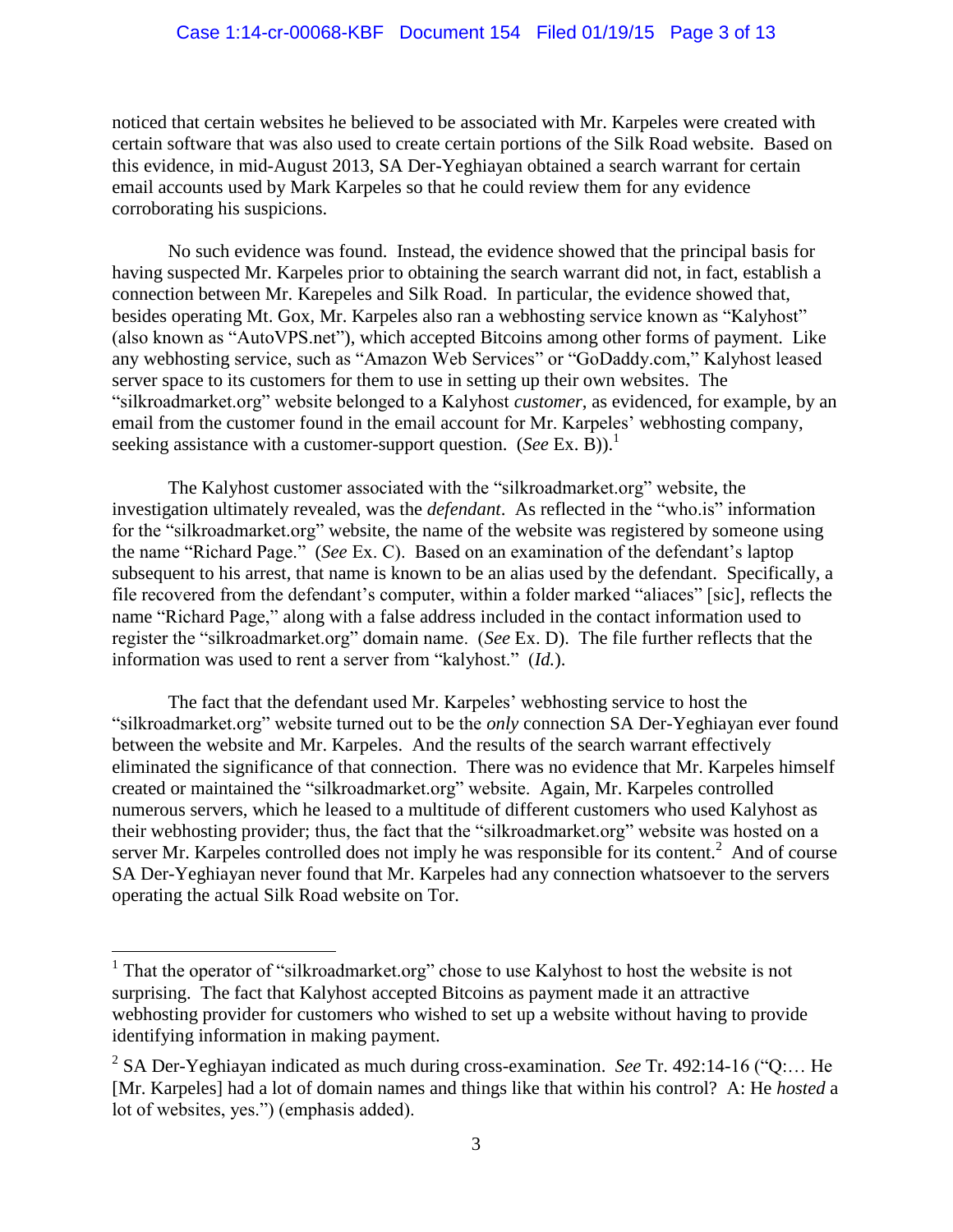Once the search warrant results were obtained, and it became clear that the principal basis for SA Der-Yeghiayan's suspicion – namely, the connection between Mr. Karpeles's webhosting service and the "silkroadmarket.org" website – lacked significance, the import of the other bases for SA Der-Yeghiayan's suspicions likewise appeared insignificant. Standing alone, those other bases do not substantially implicate Mr. Karpeles in operating Silk Road. First, although SA Der-Yeghiayan suspected Mr. Karpeles of having a motive to operate Silk Road because Mr. Karpeles ran one of the largest Bitcoin exchanges in operation at the time, any operator of a Bitcoin exchange would have had a similar theoretical motive for operating Silk Road, and of course the motive for operating Silk Road was not limited to those operating Bitcoin exchanges. Second, as for the software commonalities observed by SA Der-Yeghiayan, the software in question was publicly available and widely used. Thus, SA Der-Yeghiayan had noted that a website registered to Mr. Karpeles had a "wiki" page on it (*i.e.*, an FAQ page) that was created using the same version of "wiki" software – "Mediawiki" – used to create the "wiki" page on the Silk Road website. However, Mediawiki is free, publicly available software that anyone can download.<sup>3</sup> Similarly, SA Der-Yeghiayan also noticed that a discussion forum known as "bitcointalk.org" – which SA Der-Yeghiayan believed, based on information from a "confidential informant," was operated by Mr. Karpeles – was created using the same discussion forum software, known as "Simple Machines," used to create the Silk Road discussion forum. However, again, "Simple Machines" is publicly available software that can be downloaded for free on the Internet.<sup>4</sup> (Moreover, SA Der-Yeghiayan did not develop any direct evidence that Mr. Karpeles in fact operated the "bitcointalk.org" website.) Thus, at most, this evidence shows that Mr. Karpeles used two pieces of widely available software that also happened to be used to create portions of the Silk Road website.

In short, the evidence obtained pursuant to the search warrant for Mr. Karpeles's emails, as well as the Government's investigation of the defendant, revealed no evidence that Mr. Karpeles had anything to do with operating the Silk Road website.

# **B. USAO-Baltimore's Efforts to Interview Mr. Karpeles in July 2013**

Separately from SA Der-Yeghiayan's investigation of Mr. Karpeles, in May 2013, an agent with the Baltimore office of Homeland Security Investigations obtained a warrant to seize certain U.S.-based financial accounts associated with Mr. Karpeles' Bitcoin exchange company, MtGox, as was widely reported in the press at the time. The seizure warrant was issued pursuant to an affidavit alleging that MtGox was a money transmitting business doing business within the United States, and that Mr. Karpeles had failed to properly register the company as such with federal authorities, in violation of Title 18, United States Code, Section 1960. The same agent was also involved in an investigation of Silk Road being conducted by the U.S. Attorney's Office for the District of Maryland ("USAO-Baltimore").

SA Der-Yeghiayan learned from others involved in USAO-Baltimore's Silk Road investigation that, following the seizure of the MtGox accounts, they were seeking to interview Mr. Karpeles to determine whether he had any information concerning the operator of Silk Road.

 3 *See* [https://www.mediawiki.org.](https://www.mediawiki.org/)

<sup>4</sup> *See* [http://www.simplemachines.org.](http://www.simplemachines.org/)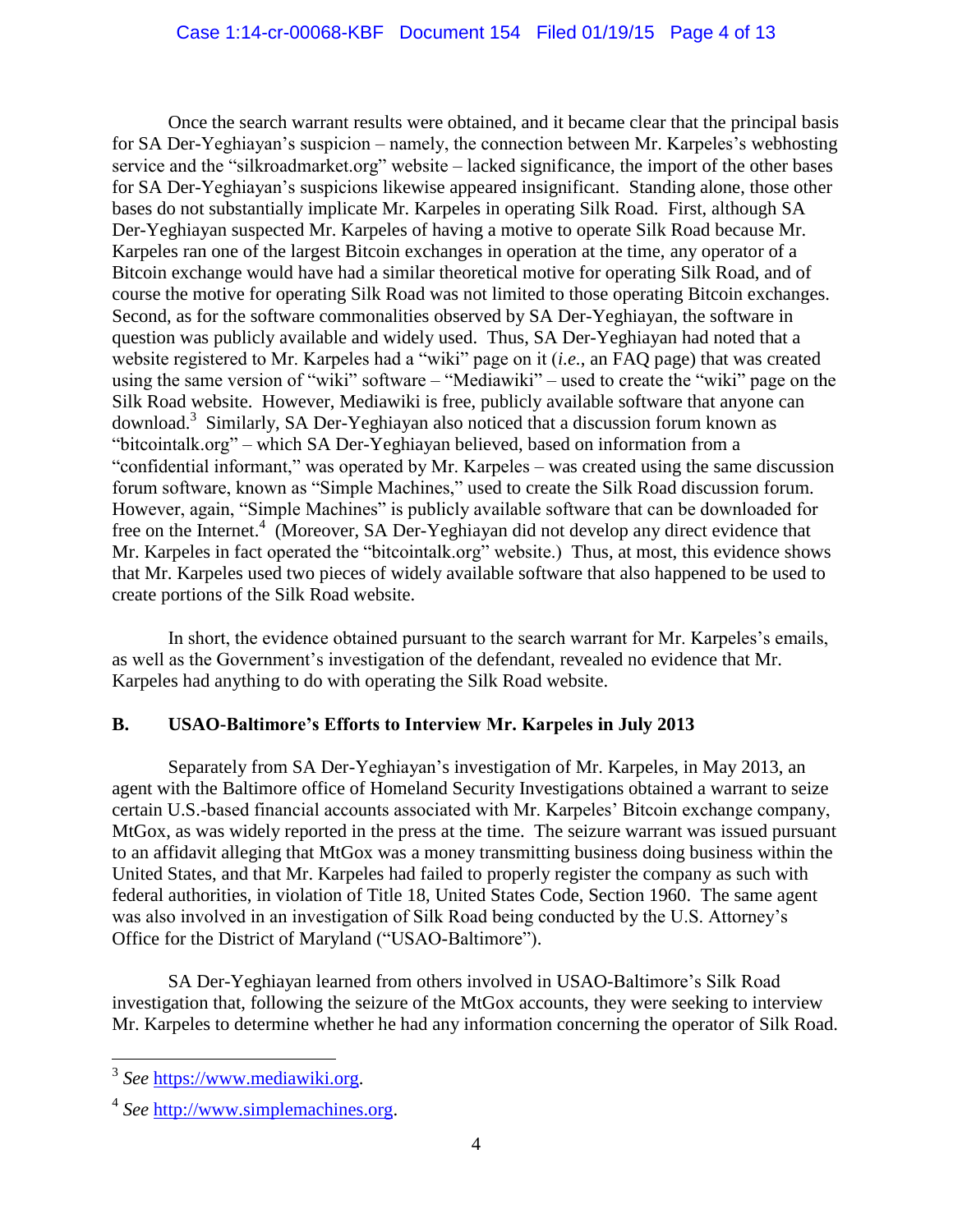(According to what SA Der-Yeghiayan had been told, the investigators did not suspect Mr. Karpeles himself of operating Silk Road, but sought any tips he might have as the operator of a large Bitcoin exchange, through which Silk Road proceeds could have passed.) In particular, according to a memo prepared by SA Der-Yeghiayan, SA Der-Yeghiayan was told in July 2013 by an AUSA in USAO-Baltimore ("AUSA-1"), that another AUSA from his office ("AUSA-2") had spoken with an attorney for Mr. Karpeles, who had told AUSA-2 that his client was willing to provide information concerning someone whom he suspected might be operating Silk Road, in exchange for immunity from any potential charges being pursued against Mr. Karpeles for operating an unlicensed money transmitting business. SA Der-Yeghiayan subsequently learned from AUSA-1 that AUSA-2 was attempting to set up a meeting in Guam with Mr. Karpeles (who resides in Japan).

However, the meeting never materialized. SA Der-Yeghiayan was never told what specific information Mr. Karpeles had available to provide concerning Silk Road or what the provenance of it was.

# **C. Information Provided to USAO-SDNY by Mr. Karpeles Following Ulbricht's Arrest**

Several days after the defendant's arrest on October 1, 2013, which was publicly disclosed the following day, the U.S. Attorney's Office for the Southern District of New York ("USAO-SDNY") was contacted by Mr. Karpeles' attorney. The attorney offered to forward records associated with a certain suspicious MtGox account that he stated he had previously sent to AUSA-2 in USAO-Baltimore. The attorney stated that MtGox had also found a different account, in the defendant's own name, which the attorney said he could supply records for as well.

Mr. Karpeles' attorney subsequently forwarded via email the information he had previously sent to AUSA-2 concerning the account MtGox deemed suspicious. (*See* Ex. E). As reflected in the email, the attorney explained that the forwarded information was "not information about the account in Ulbricht's name, which MtGox only identified as of interest after the Ulbricht indictment [*i.e.*, arrest]." (*Id.* (emphasis in original)). The forwarded information related instead to a MtGox account as to which "MtGox ha[d] suspicions may be associated with the largest bitcoin wallet that is perceived by some in the bitcoin community to be associated with Silk Road." (*Id.*) (Bitcoin users had long speculated about Bitcoin "wallets" or "addresses" connected to the Silk Road website, based on analyses of the Blockchain.<sup>5</sup> Thus, it appeared the MtGox account in question had transactions involving these addresses.)

The email from Mr. Karpeles' attorney further explained that there was other suspicious activity connected to the account. The account was initially opened by someone using the email address "davidmaisano@inbox.com," but later, when the customer was required to validate his

 $\overline{a}$ 

<sup>5</sup> *See, e.g.*, Forbes Magazine, *Follow The Bitcoins: How We Got Busted Buying Drugs On Silk Road's Black Market*, Sep. 5, 2013, *available at* [http://www.forbes.com/sites/andygreenberg/](http://www.forbes.com/sites/andygreenberg/2013/09/05/follow-the-bitcoins-how-we-got-busted-buying-drugs-on-silk-roads-black-market) [2013/09/05/follow-the-bitcoins-how-we-got-busted-buying-drugs-on-silk-roads-black-market](http://www.forbes.com/sites/andygreenberg/2013/09/05/follow-the-bitcoins-how-we-got-busted-buying-drugs-on-silk-roads-black-market) (discussing research paper identifying hundreds of thousands of Bitcoin addresses determined by the author to be linked to Silk Road).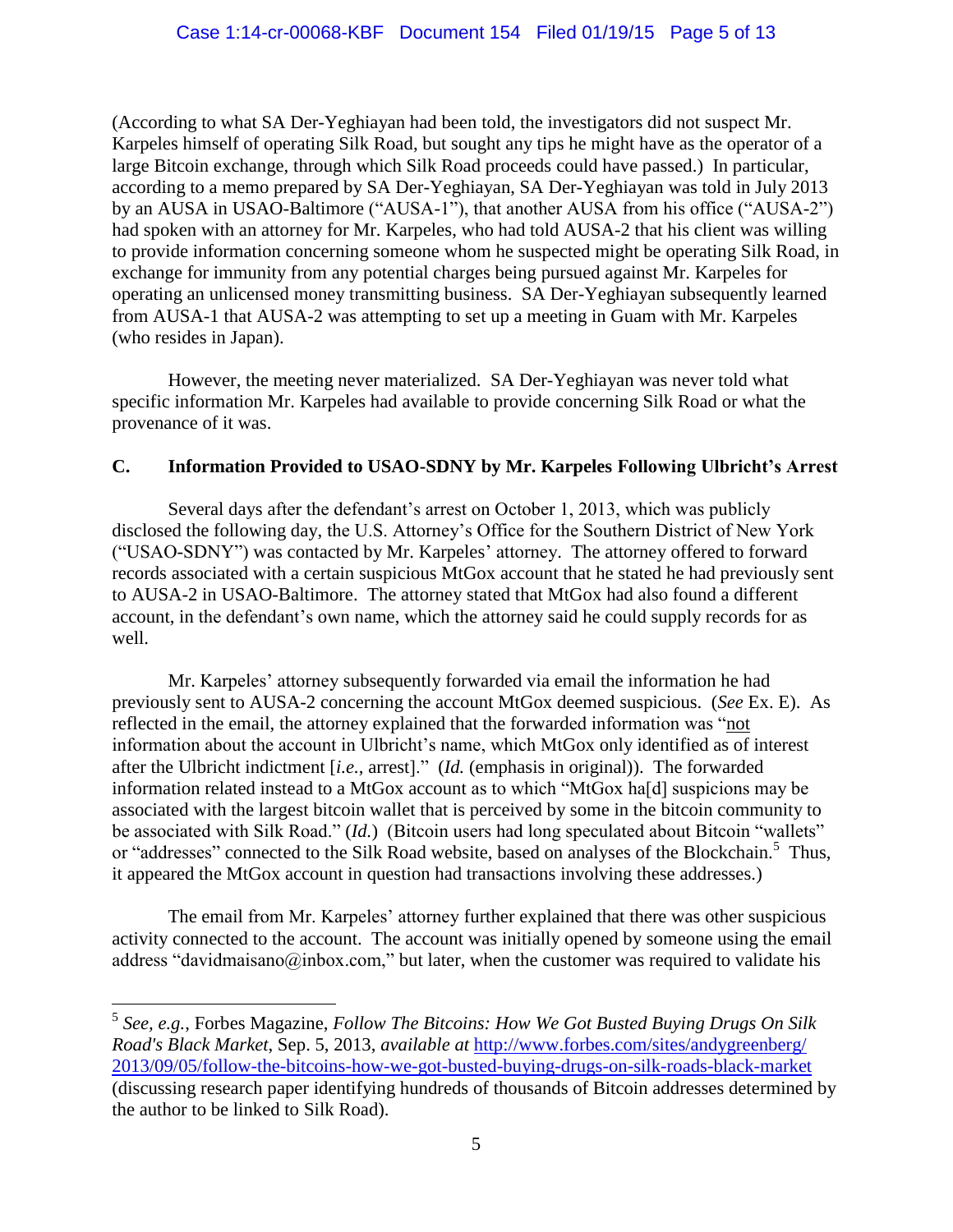identity, he did so using documents that reflected a different name from the one on the email account. Moreover, the user deposited a large number of bitcoins into the account, which he converted to nearly \$2 million in U.S. dollars, but the user never withdrew the funds off of MtGox's system to an external bank account. Eventually, the money was converted back to Bitcoins and transferred out of MtGox. However, after the transfer, the user contacted MtGox saying that he could not access the account, claiming it had been "hacked." After MtGox told the user that it appeared his credentials had previously been changed pursuant to a valid user request, the customer did not inquire further or, as far as MtGox was aware, report the hack to law enforcement, despite the large amount of funds removed from the account.

After receiving the records for the account, investigators working with USAO-SDNY's investigation of Silk Road were able to tie the "davidmasiano@inbox.com" MtGox account to the defendant through various means. For example, MtGox records showed the account being consistently accessed through IP addresses that traced back to the defendant. Moreover, transactional records from the account were included as attachments to certain emails recovered from the defendant's Gmail account, which was searched pursuant to a search warrant.

## **Discussion**

## **A. The Defense Should Be Precluded from Questioning SA Der-Yeghiayan About His Past Beliefs Concerning Mark Karpeles, Which Are Not Themselves Evidence**

As the defense has now made clear, the defense seeks to elicit certain testimony from SA Der-Yeghiayan in an attempt to argue that Mark Karpeles was the true operator of the Silk Road website. However, the defense's questioning thus far has focused almost exclusively on SA Der-Yeghiayan's past *beliefs* concerning Mr. Karpeles, rather than any actual facts as to which SA Der-Yeghiayan has first-hand knowledge. For example, the defense has sought to elicit, or has indicated an intention to elicit, testimony from SA Der-Yeghiayan that: (1) he at one time *believed* Mr. Karpeles was involved in operating Silk Road; (2) he at one time *believed* there was probable cause to obtain a search warrant on Mr. Karpeles' email account; and (3) he at one time *believed* that a description of the "Dread Pirate Roberts" in a Forbes Magazine article "sound[ed]" like Mr. Karpeles. None of this testimony is competent evidence. To the extent such testimony has been elicited already, it should be stricken from the record, and the defense should be precluded from pursuing similar lines of questioning going forward.

As the Second Circuit has repeatedly made clear, "[t]he agent's state of mind as the investigation progressed is ordinarily of little or no relevance to the question of the defendant's guilt." *United States v. Johnson*, 529 F.3d 493*,* 501 (2d Cir. 2008); *Ryan v. Miller*, 303 F.3d 231, 252-53 (2d Cir. 2002); *United States v. Reyes*, 18 F.3d 65, 70-72 (2d Cir. 1994). For this very reason, the Government cannot prove *its* case by having the investigating agent "testify to his belief that the defendant is guilty," or explain the "story of the investigation and how it progressed from suspicion to certitude." *Johnson*, 529 F.3d at 499, 501. Nor is such testimony rendered permissible if the agent attempts to explain the basis for his belief in the defendant's guilt, by summarizing, even at a general level, what led him to his conclusion. Indeed, the Second Circuit has emphasized that it only makes matters worse for an agent to give, for example, the "imprecise assurance that his belief is based on 'information from other people,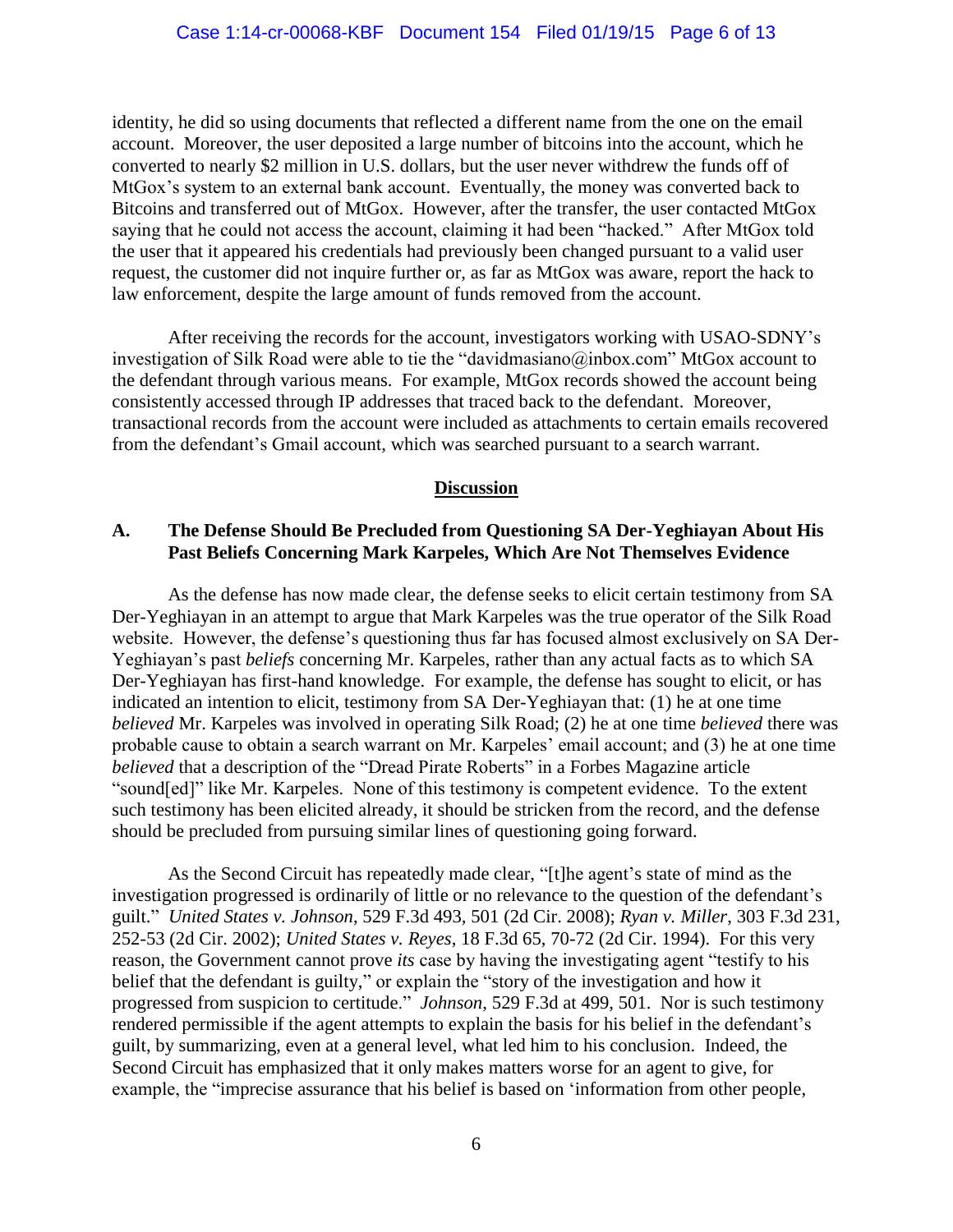actual physical evidence, and verification through interviewing the people who are involved." *Id.* at 499 (internal quotation marks omitted); *see also United States v. Garcia*, 413 F.3d 201, 211 (2d Cir. 2005) (finding it was "error to allow law enforcement witnesses to express opinions as to the defendant's culpability based on the totality of information gathered in the course of their investigations"); *United States v. Dukagjini*, 326 F.3d 45, 54 (2d Cir. 2003) (expressing concerns about case agents offering "sweeping conclusions about [the defendant's] activities").

The same principles apply equally to the defense. Just as the Government cannot prove its case by eliciting testimony from an agent that he believes the defendant to be guilty, the defense cannot prove its case by eliciting testimony from an agent that he at one time believed someone else was involved in the crime. An agent's beliefs about the evidence, whether favorable or unfavorable to the defendant, are simply irrelevant to what the evidence actually *is.*  Moreover, an agent's beliefs about the evidence are typically the product of various sources of information, many of which may not constitute admissible evidence by themselves. Thus, allowing testimony concerning those beliefs has the effect of introducing conclusions that rest on inadmissible foundations. As one court has put it, in commenting on the impropriety of the defense cross-examining an agent concerning his decision to close the investigation of the defendant at one point due to lack of evidence:

Whether the evidence is adequate is solely an issue for the jury, and the agent does not have any expertise, any more than anyone off the street, that would render his personal beliefs about such evidence helpful to the jury. An agent's belief about whether the evidence was sufficient a year or two before the defendant was indicted, when the agent decided to close the case, would be even more irrelevant, if something that is irrelevant can be more irrelevant. Moreover, delving into an agent's thoughts about the adequacy of the evidence is fraught with landmines. Not only does it involve delving into such soft evidence as the subjective thoughts of the agent, it also opens up the possibility of the introduction of such unreliable evidence as unsubstantiated leads and hearsay, which are the mainstay of an ongoing investigation but not the mainstay of a trial.

*United States v. Carmichael*, 373 F. Supp. 2d 1293, 1297 (M.D. Ala. 2005); *see also United States v. Demosthene*, 334 F. Supp. 2d 378, 380 (S.D.N.Y. 2004) ("[A]ny attempt by [the defendant] to dissect an individual law enforcement agent's state of mind during the course of the investigation, or to belabor the details of the investigation's chronological development, would be irrelevant to the central question of [the defendant's] guilt or innocence, and as such, is inadmissible.").

Similarly, here, the fact that SA Der-Yeghiayan suspected for a time that Mr. Karpeles possibly was involved in operating Silk Road is not itself evidence that Mr. Karpeles actually was involved in operating Silk Road. By the same token, SA Der-Yeghiayan's belief at one point that there was probable cause to search certain email accounts used by Mr. Karpeles is, again, not itself evidence inculpating Mr. Karpeles (or exculpating the defendant). Indeed, a law enforcement agent, like any other witness, may not "present testimony in the form of legal conclusions." *United States v. Articles of Banned Hazardous Substances Consisting of an Undetermined Number of Cans of Rainbow Foam Paint*, 34 F.3d 91, 96 (2d Cir. 1994); *accord Densberger v. United Techs. Corp*., 297 F.3d 66, 74 (2d Cir. 2002); *cf. Rizzo v. Edison Inc.*, 419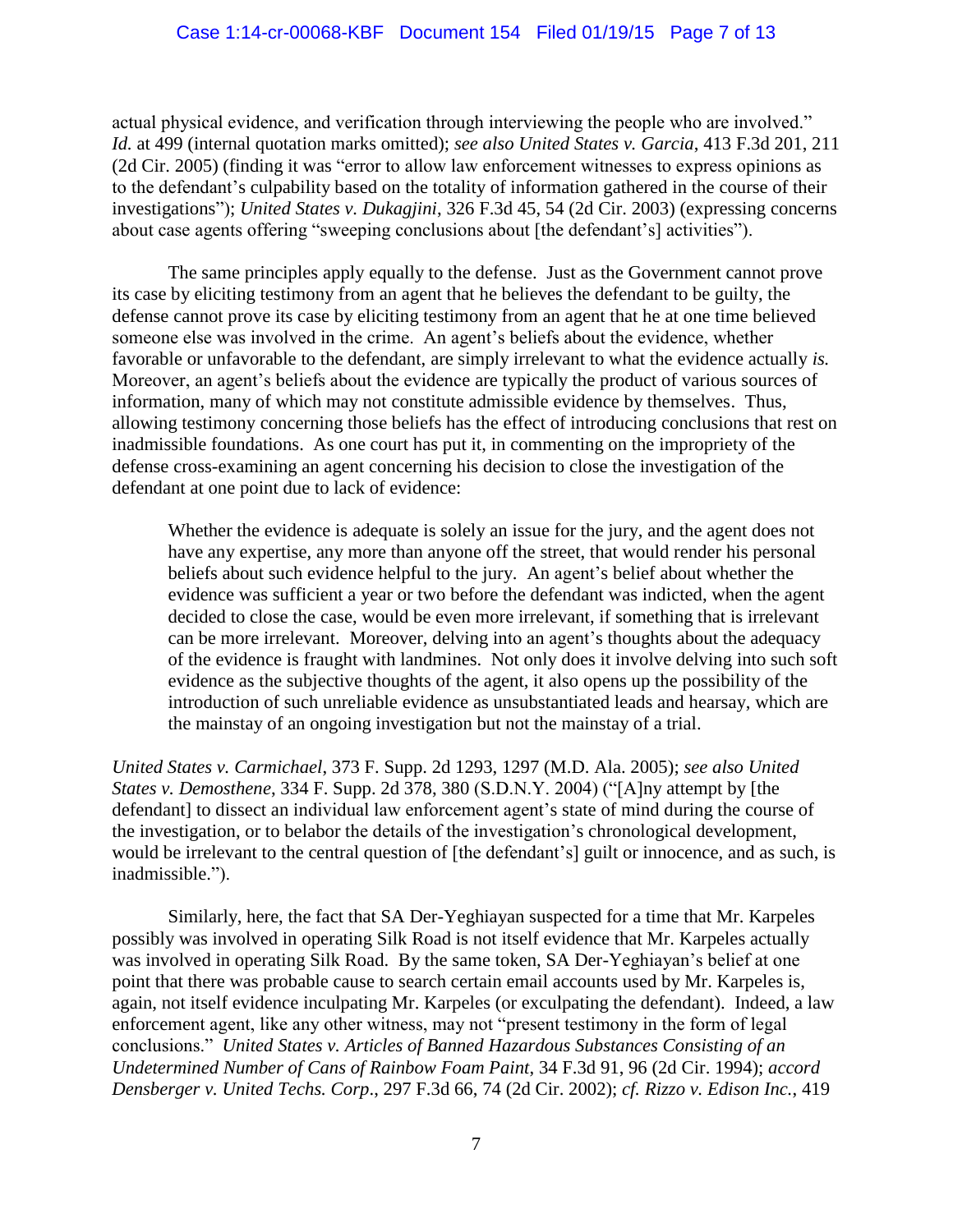F. Supp. 2d 338, 348 (W.D.N.Y. 2005) ("[T]he issue of whether or not probable cause . . . exists is a legal determination that is not properly the subject of expert opinion testimony.")

Nor is it proper for SA Der-Yeghiayan to testify at a general level about what types of evidence he *thought* provided probable cause for a search warrant on Mr. Karpeles' email accounts. Again, it would have been clearly impermissible for SA Der-Yeghiayan to testify on direct that he presently believes the defendant is guilty, and even more impermissible for him to have given "imprecise assurances" that this belief is based on various categories of evidence, such as evidence found on the defendant's computer, evidence found in his apartment, statements of witnesses, and so forth. *Johnson*, 529 F.3d at 499. By the same token, it would be equally impermissible for the defense to elicit "imprecise assurances" from SA Der-Yeghiayan on cross-examination that there were various categories of evidence that he believed justified his obtaining a search warrant on Mr. Karpeles' email account.

Indeed, such testimony would seriously prejudice the Government, by giving the false impression to the jury that there was a substantial body of evidence pointing to Mr. Karpeles as the operator of Silk Road, when, based on what was ultimately learned, there is no such substantial evidence. The primary evidence relied upon in SA Der-Yeghiayan's search warrant application – the link between the "silkroadmarket.org" website and Mr. Karpeles – turned out to lack significance, as the website was simply hosted on a server controlled by Mr. Karpeles' webhosting company. Moreover, some of the evidence relied upon by SA Der-Yeghiayan was hearsay, such as the information SA Der-Yeghiayan received from a "confidential informant" that Mr. Karpeles operated the "bitcointalk.org" discussion forum. The defense cannot paper over these evidentiary defects by simply having SA Der-Yeghiayan testify that his search warrant application rested on various types of evidence at a general level. Such testimony would mislead the jury about the quantity, quality, and admissibility of that evidence.

Similarly, the defense should also be precluded from questioning SA Der-Yeghiayan about an email he sent in mid-August 2013 expressing his belief that a description of the "Dread Pirate Roberts" appearing in an online magazine article "sound[ed] very much like MK [Mark Karpeles]." As an initial matter, the article itself is clearly hearsay and cannot be introduced through SA Der-Yeghiayan's testimony. The article in question purported to be an interview of the "Dread Pirate Roberts," and in it the reporter relayed that the "Dread Pirate Roberts" stated that he had bought out the previous owner of Silk Road after first gaining his trust by identifying a flaw in the site's hardware that could be used to steal Bitcoins from the site. The defense, it is clear, is seeking to offer this statement for its truth. The defense seeks to establish (a) that the "Dread Pirate Roberts" *did* buy out the previous owner of Silk Road after initially identifying a Bitcoin-related flaw in the site and (b) that Mark Karpeles sounded to SA Der-Yeghiayan like someone who could fit this description. The latter proposition is irrelevant unless the defense is seeking to establish the truth of the former.

However, the statement of "Dread Pirate Roberts" reported in the article is clearly hearsay; indeed, it is double-hearsay. The statement was initially made by the "Dread Pirate Roberts," and was then reported by a journalist. There is of course no reason to assume the reliability of the reported statement of the "Dread Pirate Roberts"; indeed, in the Government's view, it is a self-serving statement of the defendant himself. *See United States v. Marin*, 669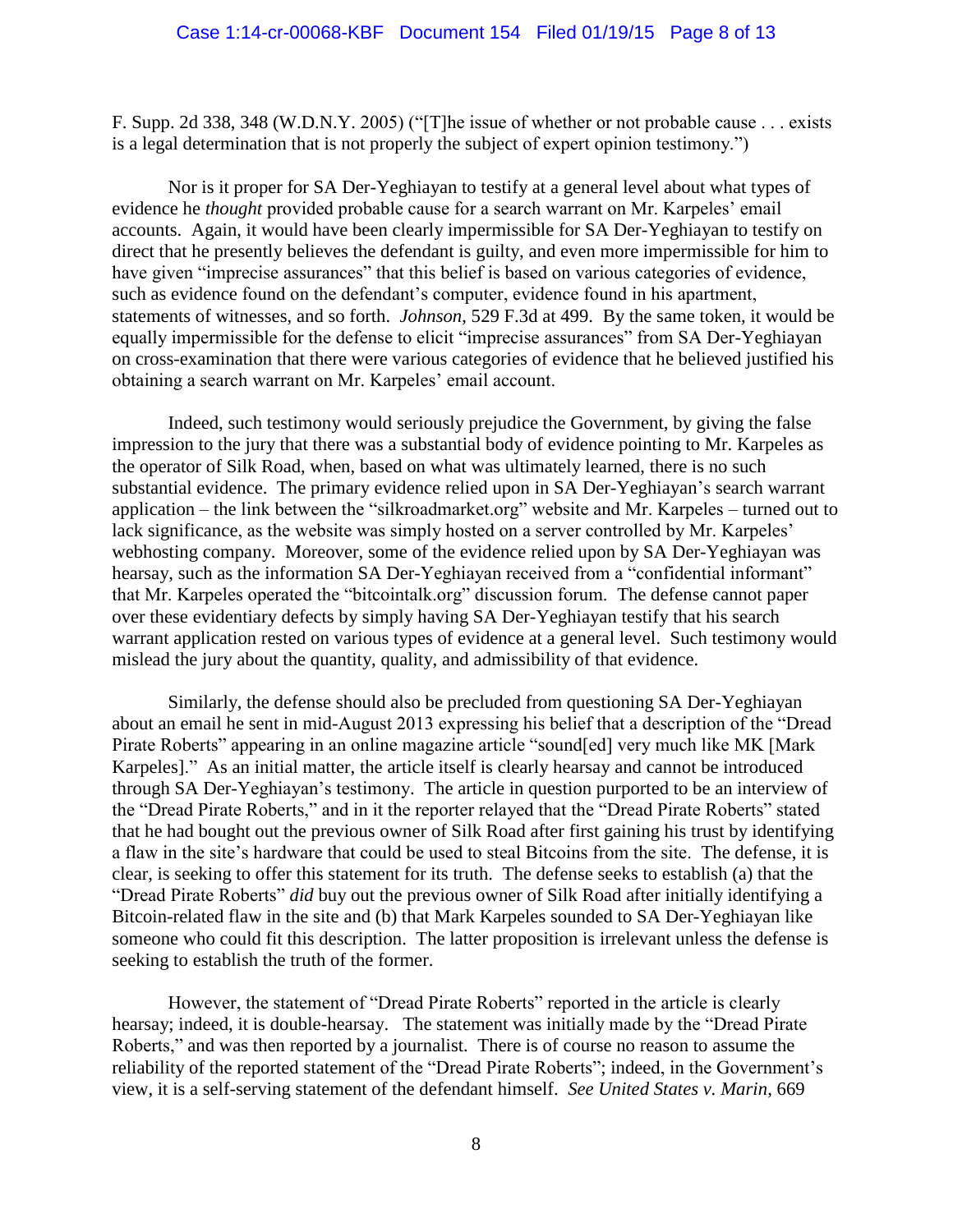F.2d 73, 84 (2d. Cir. 1982) ("When the defendant seeks to introduce his own prior statement for the truth of the matter asserted, it is hearsay, and it is not admissible."); *Hubrecht v. Artuz*, No. 05 Civ. 5861 (RJH), 2008 WL 216315, at \*15 (S.D.N.Y. Jan. 24, 2008) ("[S]elf-serving statements by a criminal defendant are routinely excluded as inadmissible hearsay."). Moreover, the admission of the statement would be doubly improper given that it was filtered through a reporter. *See F.T.C. v. Medical Billers Network, Inc*., 543 F. Supp. 2d 283, 305 (S.D.N.Y. 2008) (characterizing statements in online magazine article as "rank hearsay").

But even putting the issue of hearsay aside, whether SA Der-Yeghiayan believed at one time that the description of "Dread Pirate Roberts" in the article resembled Mr. Karpeles in some manner is irrelevant. If the defendant seeks to prove that Mr. Karpeles has extensive expertise in Bitcoin such that he was qualified to identify a Bitcoin-related flaw in Silk Road's system, then the defendant must do so through direct proof of that fact. Whether SA Der-Yeghiayan believed at a certain time, or even believes now, that Mr. Karpeles has such expertise is irrelevant and inadmissible – just as it would have been irrelevant and inadmissible for SA Der-Yeghiayan to have testified on direct that he believes the defendant has the expertise necessary to run Silk Road.

Accordingly, the defense should be precluded generally from eliciting testimony from SA Der-Yeghiayan concerning his beliefs about any evidence concerning Mr. Karpeles, or about any other subject, for that matter.

## **B. The Defense Should Be Precluded from Questioning SA Der-Yeghiayan Concerning Mark Karpeles' Offer to Provide Information to Law Enforcement Authorities**

For several reasons, the defendant should also be precluded from questioning SA Der-Yeghiayan concerning Mr. Karpeles' offer to provide information to USAO-Baltimore in exchange for immunity from being prosecuted for operating an unlicensed money transmitting business.

First, such testimony would consist of multiple layers of inadmissible hearsay. It is apparent that the defendant seeks to elicit the testimony in order to prove the (false) proposition that Mr. Karpeles had inside information about Silk Road, indicating that he must have been involved in operating the site. The chain of hearsay through which the defendant seeks to introduce in support of this proposition is as follows: SA Der-Yeghiayan heard from AUSA-1, who in turn heard from AUSA-2, that AUSA-2 had spoken with Mr. Karpeles' attorney (who impliedly had spoken with Mr. Karpeles), and that the attorney stated, on behalf of his client, that his client had information about Silk Road that he was willing to supply to law enforcement authorities in exchange for some form of immunity. The chain thus involves *quadruple* hearsay: Mr. Karpeles' implied statement to his attorney that he was willing to talk in exchange for immunity, which his attorney communicated to AUSA-2, who communicated it in turn to AUSA-1, who communicated it in turn to SA Der-Yeghiayan.

There is no basis for this compound hearsay to be admitted into evidence. In particular, the residual hearsay exception of Rule 807 affords no basis to do so. That exception allows a statement not covered by the hearsay exceptions of Rule 803 to be admitted only if: "(1) the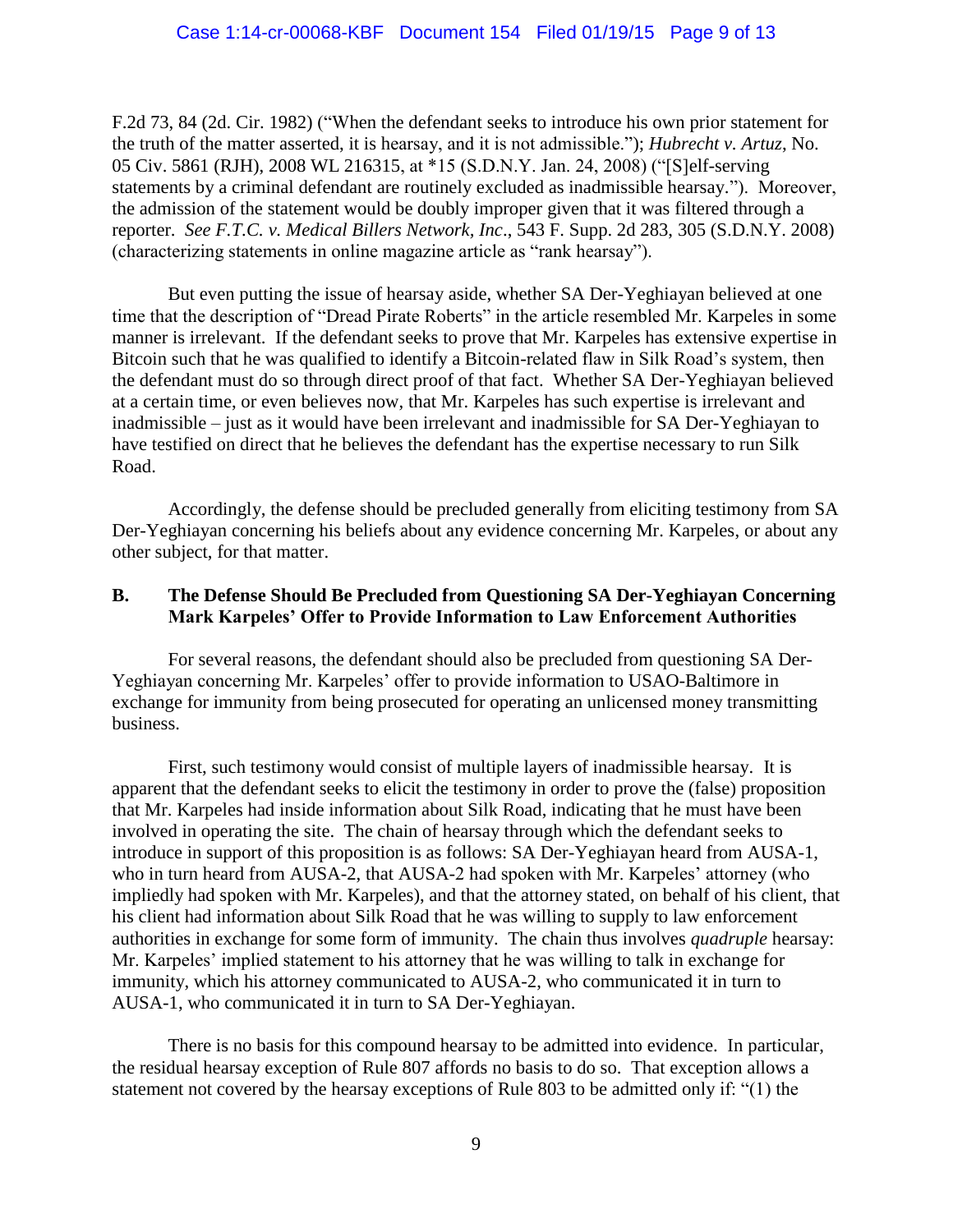statement has equivalent circumstantial guarantees of trustworthiness; (2) it is offered as evidence of a material fact; (3) it is more probative on the point for which it is offered than other evidence that the proponent can obtain through reasonable efforts; and (4) admitting it will serve the purposes of these rules and the interests of justice." As the Second Circuit and courts within this district have repeatedly noted, the residual hearsay exception is meant to "be used very rarely, and only in exceptional circumstances." *Parsons v. Honeywell, Inc*., 929 F.2d 901, 907 (2d Cir. 1991) (internal quotation marks omitted); *see also, e.g.*, *United States v. DeVillio*, 983 F.2d 1185, 1190 (2d Cir. 1993) (residual hearsay exception is "applied in the rarest of cases"); *Lakah v. UBS AG*, 996 F. Supp. 2d 250, 257 (S.D.N.Y. 2014) (same); *United States v. Mejia*, 948 F. Supp. 2d 311, 316 (S.D.N.Y. 2013) (same).

There are no "exceptional circumstances" that would make it appropriate to invoke the residual hearsay exception here. To the contrary, the quadruple-hearsay at issue – in essence, Mr. Karpeles' statement that he was willing to exchange information about Silk Road for some form of immunity – clearly fails to meet the thresholds of Rule 807. First, the statement does not have strong circumstantial guarantees of trustworthiness; it can easily be misconstrued and taken out of context – precisely as the defendant seeks to take it out of context here. Specifically, it is not clear from the statement, as it was reported to SA Der-Yeghiayan, what type of information Mr. Karpeles had available to provide, or where he got it from. In fact, Mr. Karpeles merely had information about a suspicious MtGox account tied to Bitcoin addresses that some believed were associated with Silk Road; and he was merely seeking immunity from being prosecuted for operating an unlicensed money transmitting business in the wake of the seizure of MtGox's U.S. based financial accounts two months earlier. Thus, were the defense to elicit from SA Der-Yeghiayan his vague, fourth-hand understanding of the statement – that Mr. Karpeles was willing to provide information about Silk Road in exchange for immunity – the jury would be left with a highly misleading impression that the defense is clearly seeking to foster: that Mr. Karpeles had information about Silk Road as an *insider* and was seeking immunity from being prosecuted for involvement in operating the site.

Second, the quadruple-hearsay at issue is not evidence of a material fact. The fact that Mr. Karpeles was willing to provide information to authorities concerning Silk Road is not evidence that he was involved in operating Silk Road, as the true circumstances of Mr. Karpeles' offer (which may not have been known to SA Der-Yeghiayan) make clear. Likewise, the fact that Mr. Karpeles sought immunity of some kind is not evidence that he was involved in operating Silk Road. Again, the immunity he sought concerned potential prosecution for operating an unlicensed money transmitting business, not prosecution for operating Silk Road.

Third, admitting hearsay testimony concerning Mr. Karpeles' offer to talk to authorities would not serve "the interests of justice." It is abundantly clear that the defendant's objective in eliciting this testimony is to falsely implicate Mr. Karpeles in the operation of Silk Road. Were the Court to allow this hearsay testimony, the Government would be unable to fully correct this misimpression on redirect, given the limitations of SA Der-Yeghiayan's knowledge about the issue. SA Der-Yeghiayan was not involved, for example, in the exchanges between USAO-SDNY and the attorney for Mr. Karpeles, in which the attorney made clear that the information Mr. Karpeles had to offer came simply from his operation of MtGox, as opposed to any involvement in Silk Road. Hence the Government cannot elicit the facts known from these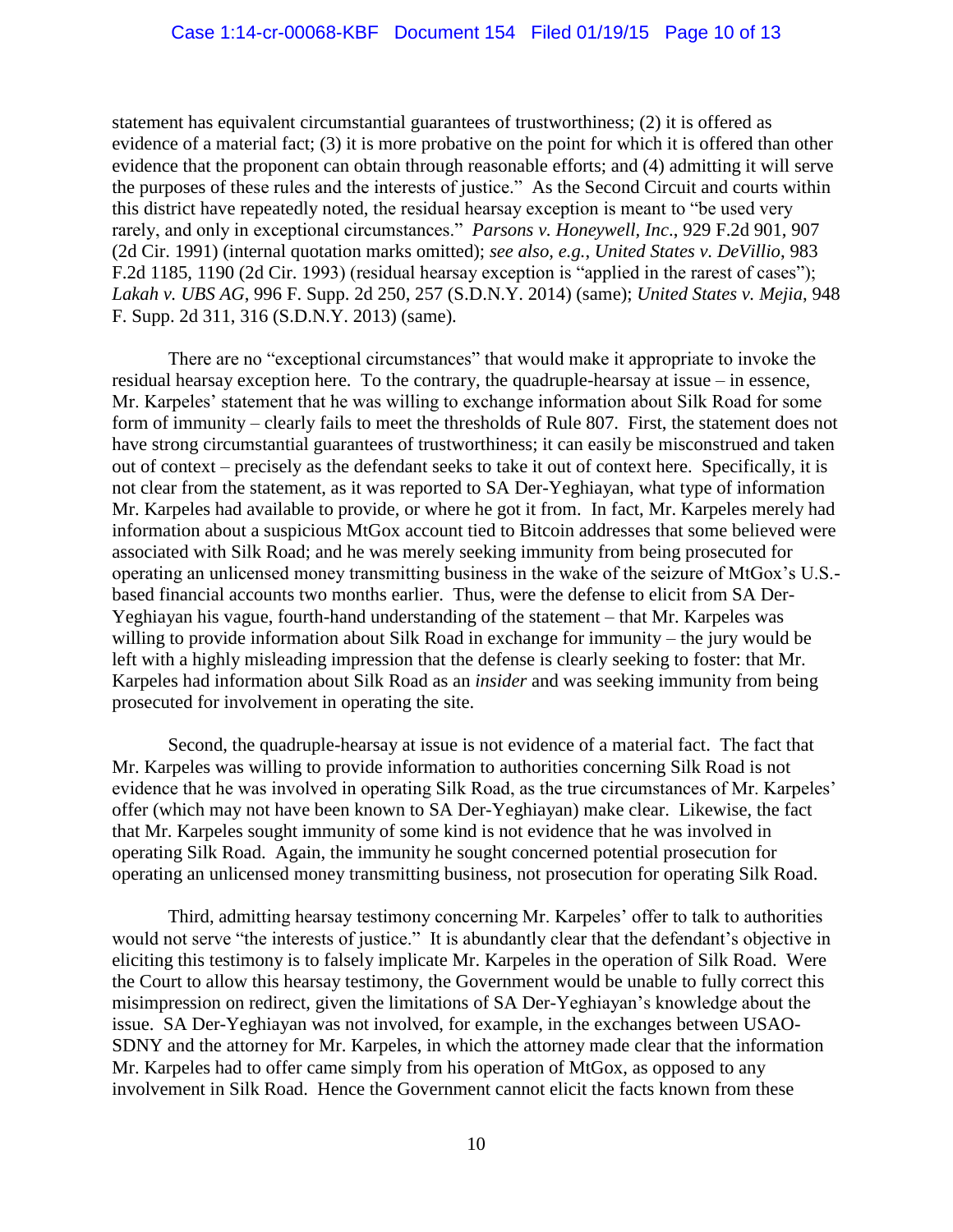exchanges through SA Der-Yeghiayan. The hearsay rule exists to prevent precisely this sort of situation: the elicitation of a statement from a witness who heard it indirectly from others and who therefore is not in a position to testify about the underlying context in which it was made.

In short, the residual hearsay exception, which is intended to be very narrow in scope, affords no basis to allow SA Der-Yeghiayan to testify about discussions in which he was not involved, and had limited, fourth-hand knowledge, concerning Mr. Karpeles' apparent willingness to provide information to law enforcement authorities in connection with Silk Road.

# **C. Any Evidence the Defense Seeks to Elicit Concerning Mark Karpeles Should Be Carefully Scrutinized Under Rule 403**

To the extent the defense seeks to elicit any testimony from SA Der-Yeghiayan concerning Mr. Karpeles other than agent belief or hearsay – which has been the bulk of the elicited testimony so far – the Court still must ensure that the probative value of the testimony is sufficient to outweigh any potential prejudicial effect. Where a defendant seeks to offer evidence that an "alternative perpetrator" committed the crime charged, a court must be especially careful to guard against the danger of unfair prejudice under Rule 403, for "[t]he potential for speculation into theories of third-party culpability to open the door to tangential testimony raises serious concerns." *Wade v. Mantello*, 333 F.3d 51, 61 (2d Cir. 2003). As the Second Circuit explained in *Wade*:

In the course of weighing probative value and adverse dangers, courts must be sensitive to the special problems presented by 'alternative perpetrator' evidence. Although there is no doubt that a defendant has a right to attempt to establish his innocence by showing that someone else did the crime, a defendant still must show that his proffered evidence on the alleged alternative perpetrator is sufficient, on its own or in combination with other evidence in the record, to show a nexus between the crime charged and the asserted "alternative perpetrator." It is not sufficient for a defendant merely to offer up unsupported speculation that another person may have done the crime. Such speculative blaming intensifies the grave risk of jury confusion, and it invites the jury to render its findings based on emotion or prejudice.

*Id.* at 61-62 (quoting *United States v. McVeigh*, 153 F.3d 1166, 1191 (10th Cir. 1998) (citation omitted)); *see also DiBenedetto v. Hall*, 272 F.3d 1, 8 (1st Cir. 2001) ("Evidence that tends to prove a person other than the defendant committed a crime is relevant, but there must be evidence that there is a connection between the other perpetrators and the crime, not mere speculation on the part of the defendant."); *People of Territory of Guam v. Ignacio*, 10 F.3d 608, 615 (9th Cir. 1993) ("Evidence of third-party culpability is not admissible if it simply affords a possible ground of suspicion against such person; rather, it must be coupled with substantial evidence tending to directly connect that person with the actual commission of the offense."); *Andrews v. Stegall*, 11 Fed. Appx. 394, 396 (6th Cir. 2001) ("Generally, evidence of third party culpability is not admissible unless there is substantial evidence directly connecting that person with the offense.").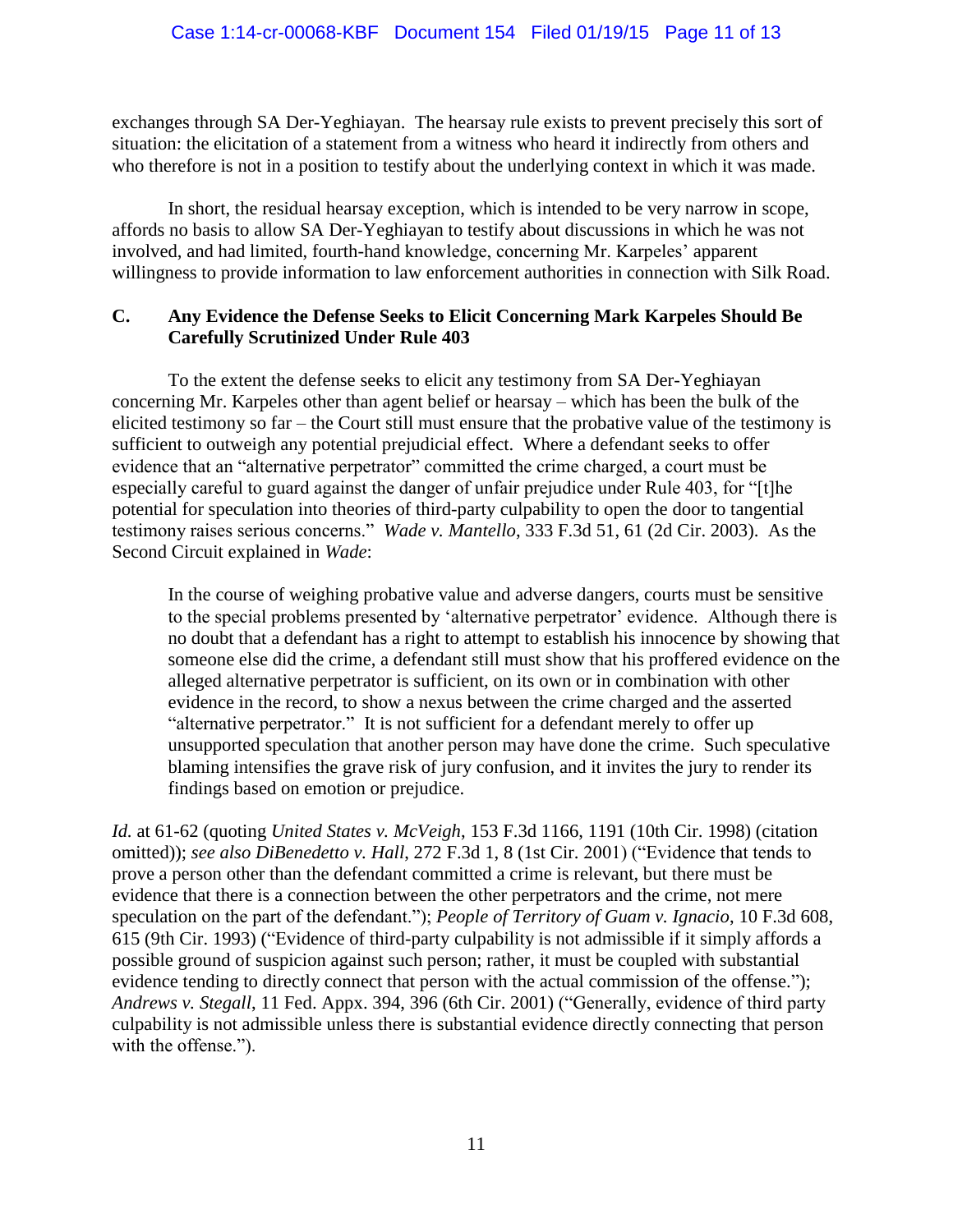## Case 1:14-cr-00068-KBF Document 154 Filed 01/19/15 Page 12 of 13

Accordingly, where evidence sought to be introduced by the defendant fails to establish a direct, substantial connection between the alleged third-party perpetrator and the crime charged, the evidence should be excluded under Rule 403. In *Wade*, for example, the defendant sought to introduce evidence that the victim of the charged murder in the case was a member of a gang who had previously participated in a shoot-out with a third-party – who the defendant alleged was the real murderer. 333 F.3d at 54-55. Notwithstanding that this evidence established a motive for the third-party to have committed the crime, and even possibly the opportunity to do so, the Second Circuit held that the evidence was properly excluded, because no evidence specifically linked the third-party to the murder. *Id.* at 60-61. Allowing the evidence, the Second Circuit found, would have "invite[d] testimony that was both distracting and inflammatory" and "posed a danger of turning attention away from issues of [defendant's] culpability." *Id.* at 61; *see also United States v. Diaz*, 176 F.3d 52, 82 (2d Cir. 1999) (finding that claim that murder victim had assaulted inmate while in jail, which suggested motive on the part of a third party, "was creative conjecturing and the court properly exercised its discretion in excluding such speculative evidence").

Likewise, in a different Second Circuit case (also involving a party named Wade), the Second Circuit upheld the exclusion of "alternative perpetrator" evidence that the defendant sought to elicit during cross-examination of a police officer testifying for the prosecution. *United States v. Wade*, 512 Fed. Appx. 11 (2d Cir. 2013). Specifically, the defendant sought to elicit testimony from the police officer concerning the arrest of a third-party who had been caught dealings drugs in the same apartment building where the defendant's girlfriend lived – in whose apartment drugs alleged to have been the defendant's were seized. *Id.* at 14. Although the defendant argued that the arrest of the third-party established the possibility that the drugs seized in the defendant's girlfriend's apartment belonged to the third-party rather than the defendant, the Second Circuit found that the arrest of the third-party was not sufficiently linked to the seizure of drugs from the girlfriend's apartment to make the theory plausible, and that allowing the police officer to testify concerning the arrest therefore "presented a risk of juror confusion and extended litigation of a collateral matter." *Id.* (citing *United States v. Aboumoussallem*, 726 F.2d 906, 912 (2d Cir. 1984) (upholding exclusion of defense-proffered testimony to avoid a "trial within a trial")).

For similar reasons, the Court should carefully scrutinize any "alternative perpetrator" evidence the defense seeks to introduce in this case through SA Der-Yeghiayan. As explained, although SA Der-Yeghiayan at one time believed that Mr. Karpeles may have been involved in Silk Road, the connections he drew between Mr. Karpeles and Silk Road evaporated in the light of subsequent investigative discoveries. In order to introduce evidence that Mr. Karpeles was the "alternative perpetrator" in this case, the defense must offer evidence of a direct and substantial connection between Mr. Karpeles and Silk Road based on *actual fact* – rather than on the incomplete impression of the evidence SA Der-Yeghiayan had at a past point in the investigation. As the record currently stands, the defense has failed to offer a *bona fide*  connection between Mr. Karpeles and Silk Road. Absent a competent proffer of such a connection, the Court should exclude such "alternative perpetrator" evidence, as it threatens to "invite[s] testimony that [is] both distracting and inflammatory" and "pose[s] a danger of turning attention away from issues of [defendant's] culpability." *Wade v. Mantello*, 333 F.3d at 61.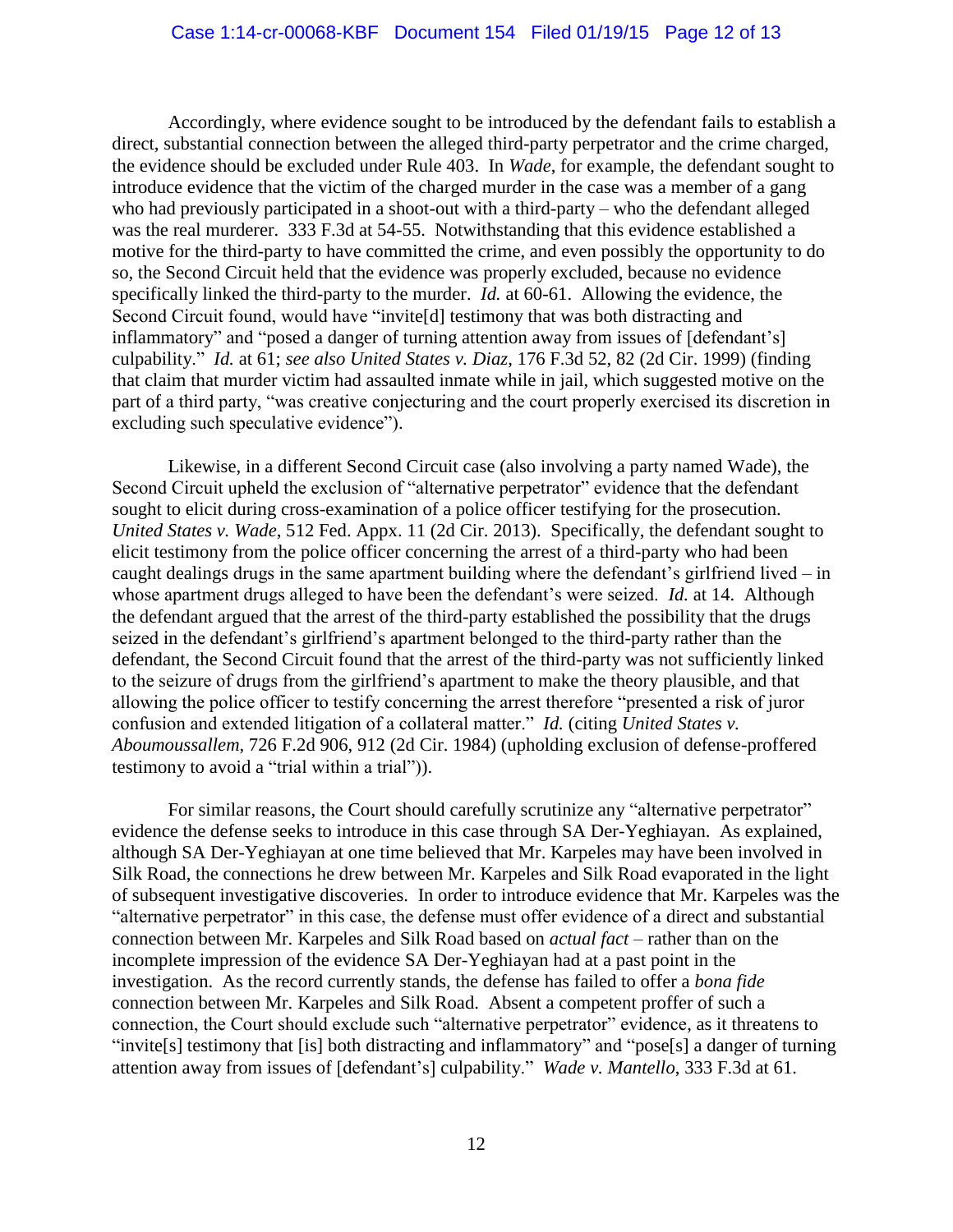## **Conclusion**

For the reasons above, the Government respectfully requests that the Court: (1) strike any testimony elicited from SA Der-Yeghiayan concerning his beliefs about Mark Karpeles and preclude the defense from pursuing such questioning further; (2) preclude the defense from questioning SA Der-Yeghiayan concerning his understanding of Mr. Karpeles' offer to provide information concerning Silk Road to law enforcement authorities; and (3) carefully evaluate under Rule 403 any evidence the defense seeks to offer concerning Mr. Karpeles other than agent belief and hearsay.

Respectfully,

PREET BHARARA United States Attorney

 $By:$   $\sqrt{2}$ 

SERRIN TURNER TIMOTHY HOWARD Assistant United States Attorneys Southern District of New York

cc: Joshua Dratel, Esq.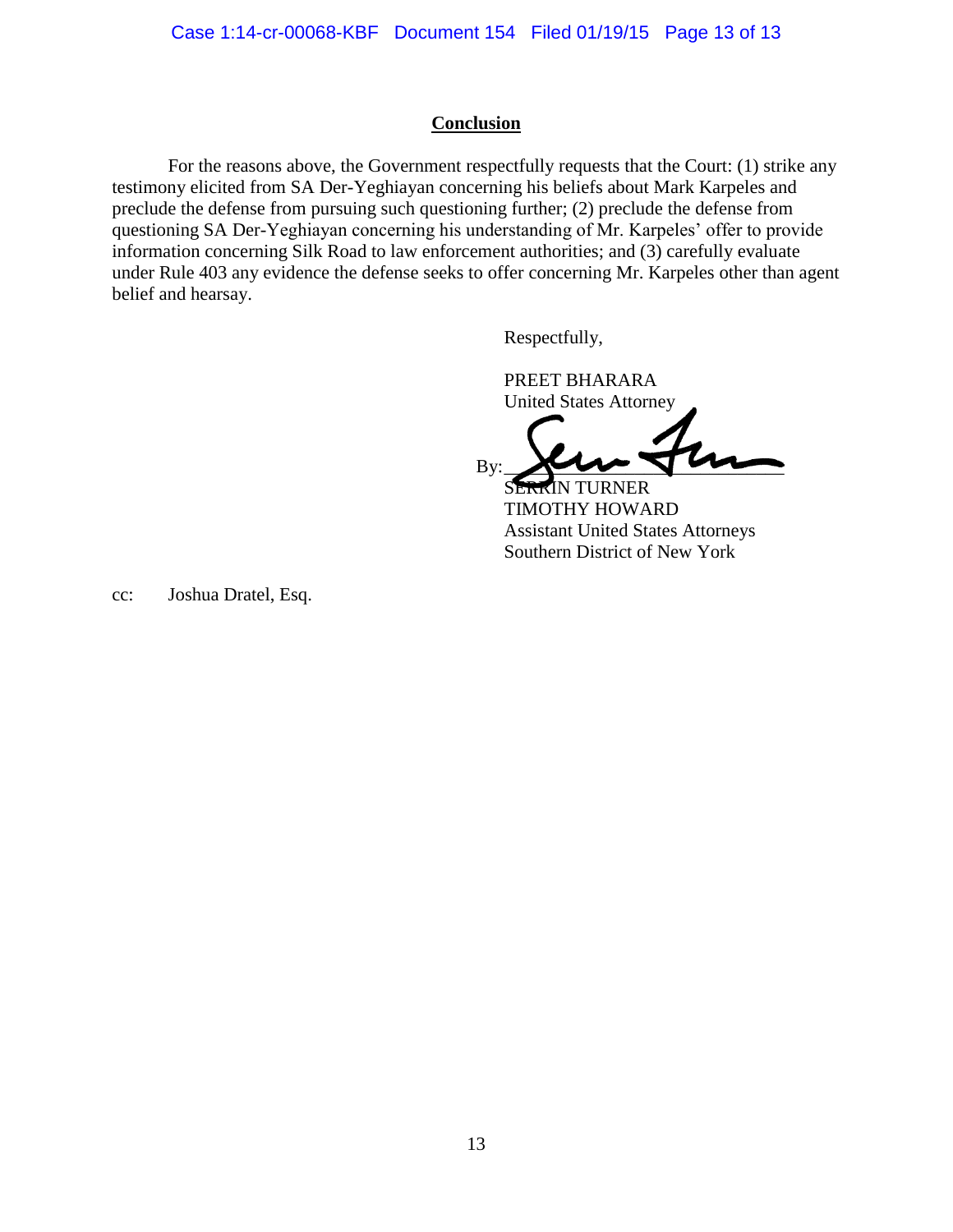

## **This is not the Silk Road, but you are close...**

The Silk Road is an anonymous online market. Current offerings include Marijuana, Hash, Shrooms, LSD, Ecstacy, DMT, Mescaline, and more. The site uses the **Tor anonymity network**, which anonymizes all traffic to and from the site, so no one can find out who you are or who runs Silk Road. For money, we use **Bitcoin**, an anonymous digital currency.

#### **Accessing the site is easy:**

- 1. Download and install the **Tor browser bundle** (**Click here** for instructions and non-windows users)
- 2. Open your new Tor browser
- 3. Go to: **http://ianxz6zefk72ulzz.onion**

#### **Once inside, you will find a homepage that looks something like this:**



\* it takes about a minute for you to make the initial anonymous connection to the site, but afterward you should be able to browse more quickly.

#### **So what are you waiting for? Get Tor and get to Silk Road! We'll see you inside :)**

**-Silk Road staff**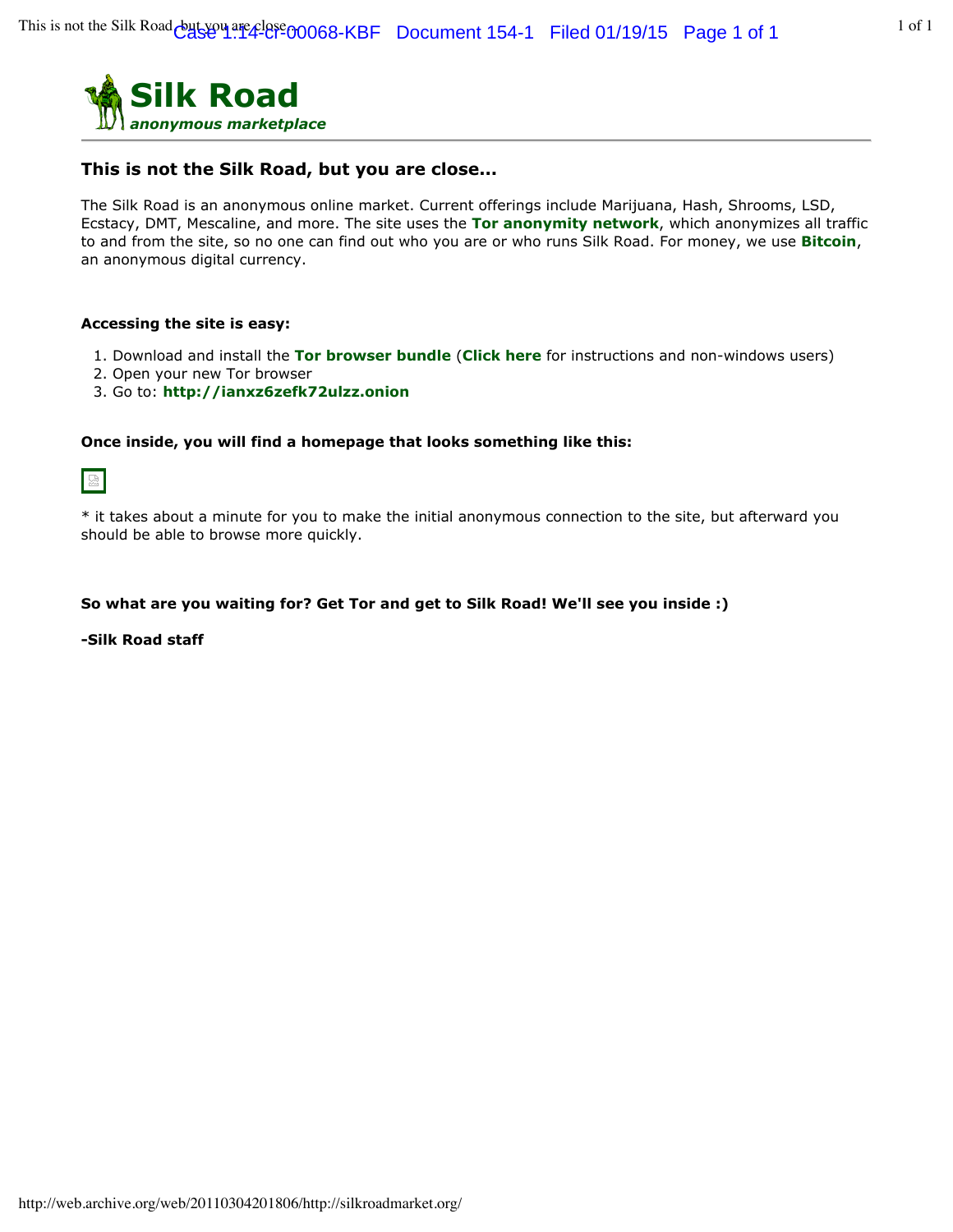**Subject:** memory upgrade

**From:** <staff@silkroadmarket.org>

**Date:** 3/18/2011 4:47 AM

**To:** <support@autovps.net>

how do I upgrade my memory for my VPS with autovps?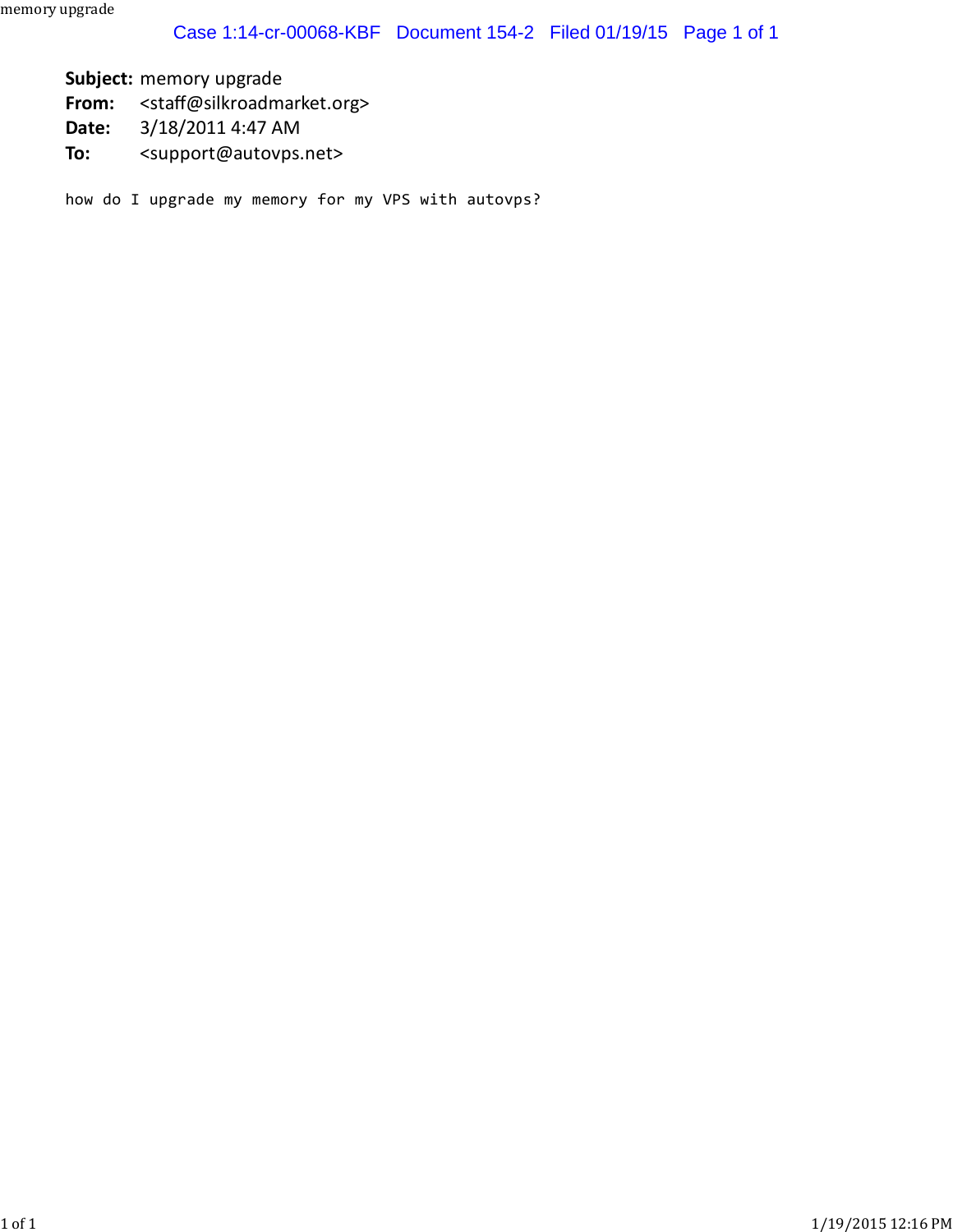Sign Up

★ Save Domain To Dashboard

# silkroadmarket.org



| <b>Registered On</b>                                                                                                                                                                                                                                                                                                                                                                                                                                                                                                                                                                                                                   | February 28, 2011                     | <b>Updated On</b>                                                                                                                                                                                                                                                                                                                                                                                                                                                                                                                                     |                |
|----------------------------------------------------------------------------------------------------------------------------------------------------------------------------------------------------------------------------------------------------------------------------------------------------------------------------------------------------------------------------------------------------------------------------------------------------------------------------------------------------------------------------------------------------------------------------------------------------------------------------------------|---------------------------------------|-------------------------------------------------------------------------------------------------------------------------------------------------------------------------------------------------------------------------------------------------------------------------------------------------------------------------------------------------------------------------------------------------------------------------------------------------------------------------------------------------------------------------------------------------------|----------------|
| <b>Updated On</b>                                                                                                                                                                                                                                                                                                                                                                                                                                                                                                                                                                                                                      | February 28, 2011                     |                                                                                                                                                                                                                                                                                                                                                                                                                                                                                                                                                       | May 18, 2014   |
| <b>• Name Servers</b>                                                                                                                                                                                                                                                                                                                                                                                                                                                                                                                                                                                                                  |                                       | • Name Servers                                                                                                                                                                                                                                                                                                                                                                                                                                                                                                                                        |                |
|                                                                                                                                                                                                                                                                                                                                                                                                                                                                                                                                                                                                                                        |                                       | ns1.sedoparking.com                                                                                                                                                                                                                                                                                                                                                                                                                                                                                                                                   | 209.200.164.69 |
| ns1.xta.net                                                                                                                                                                                                                                                                                                                                                                                                                                                                                                                                                                                                                            | 118.27.1.17                           | ns2.sedoparking.com                                                                                                                                                                                                                                                                                                                                                                                                                                                                                                                                   | 209.200.165.74 |
| ns2.xta.net                                                                                                                                                                                                                                                                                                                                                                                                                                                                                                                                                                                                                            | 178.63.62.51                          |                                                                                                                                                                                                                                                                                                                                                                                                                                                                                                                                                       |                |
| Old Raw Registrar Data March 12, 2011                                                                                                                                                                                                                                                                                                                                                                                                                                                                                                                                                                                                  |                                       | Raw Registrar Data January 15, 2015                                                                                                                                                                                                                                                                                                                                                                                                                                                                                                                   |                |
| Registrant Contact Information:<br>Name: Richard Page<br>Address 1: 11640 Gary St<br>City: Garden Grove<br>State: CA<br>Zip: 92840<br>Country: US<br>Phone: +1.7146207320<br>Email: richardpage@gawab.com<br>Administrative Contact Information:<br>Name: Richard Page<br>Address 1: 11640 Gary St<br>City: Garden Grove<br>State: CA<br>Zip: 92840<br>Country: US<br>Phone: +1.7146207320<br>Email: richardpage@gawab.com<br>Technical Contact Information:<br>Name: Richard Page<br>Address 1: 11640 Gary St<br>City: Garden Grove<br>State: CA<br>Zip: 92840<br>Country: US<br>Phone: +1.7146207320<br>Email: richardpage@gawab.com |                                       | Registrant Contact Information:<br>Name: Qin Shu Tong<br>City: Guangzhou<br>Zip: 510623<br>Country: CN<br>Phone: +86.7713898523<br>Email: qtong77@gmail.com<br>Administrative Contact Information:<br>Name: Qin Shu Tong<br>City: Guangzhou<br>Zip: 510623<br>Country: CN<br>Phone: +86.7713898523<br>Email: qtong77@gmail.com<br>Technical Contact Information:<br>Name: Qin Shu Tong<br>City: Guangzhou<br>Zip: 510623<br>Country: CN<br>Phone: +86.7713898523<br>Email: qtong77@gmail.com<br>Information Updated: Thu, 15 Jan 2015<br>19:51:01 UTC |                |
| 19:51:01 UTC                                                                                                                                                                                                                                                                                                                                                                                                                                                                                                                                                                                                                           | Information Updated: Thu, 15 Jan 2015 |                                                                                                                                                                                                                                                                                                                                                                                                                                                                                                                                                       |                |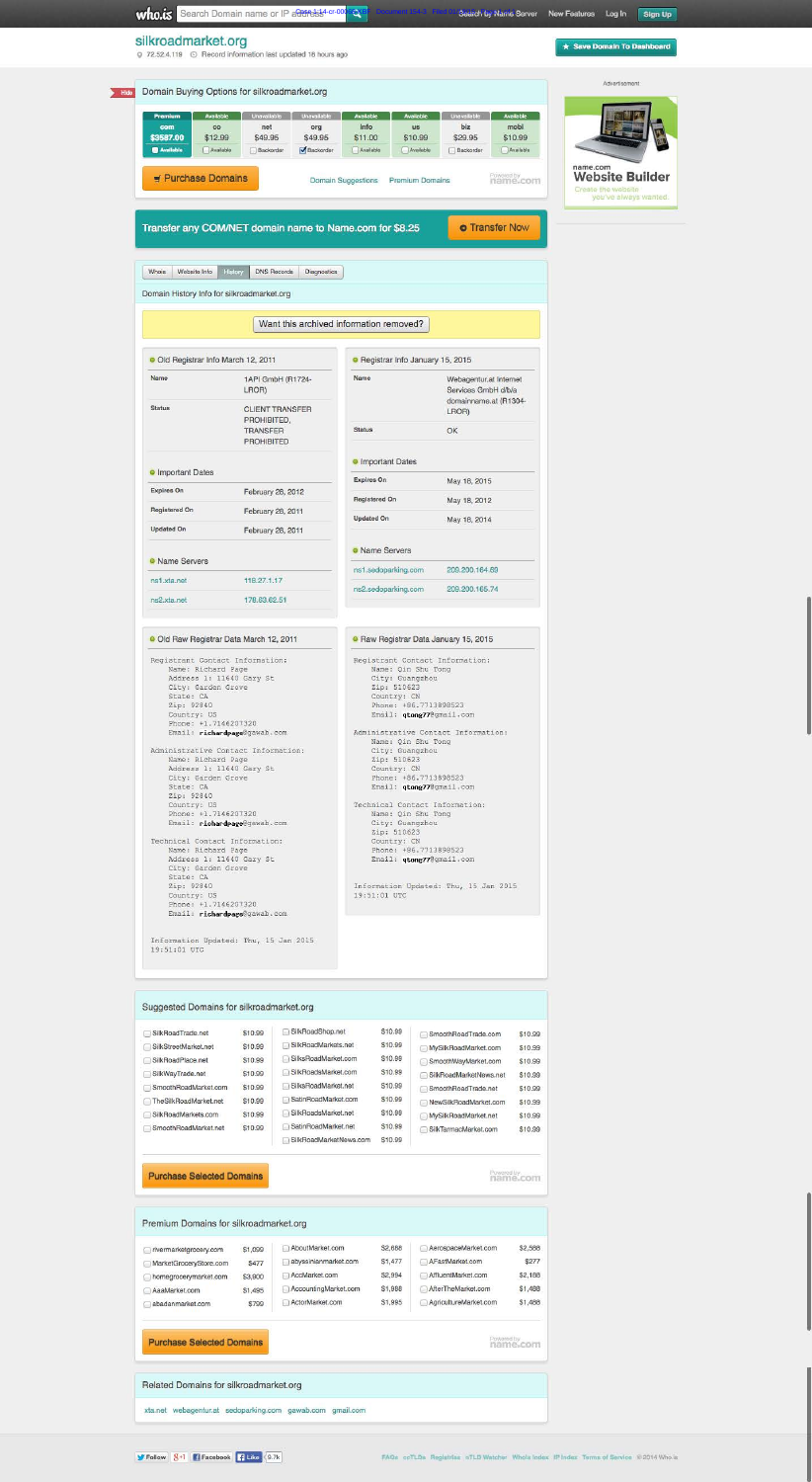

f T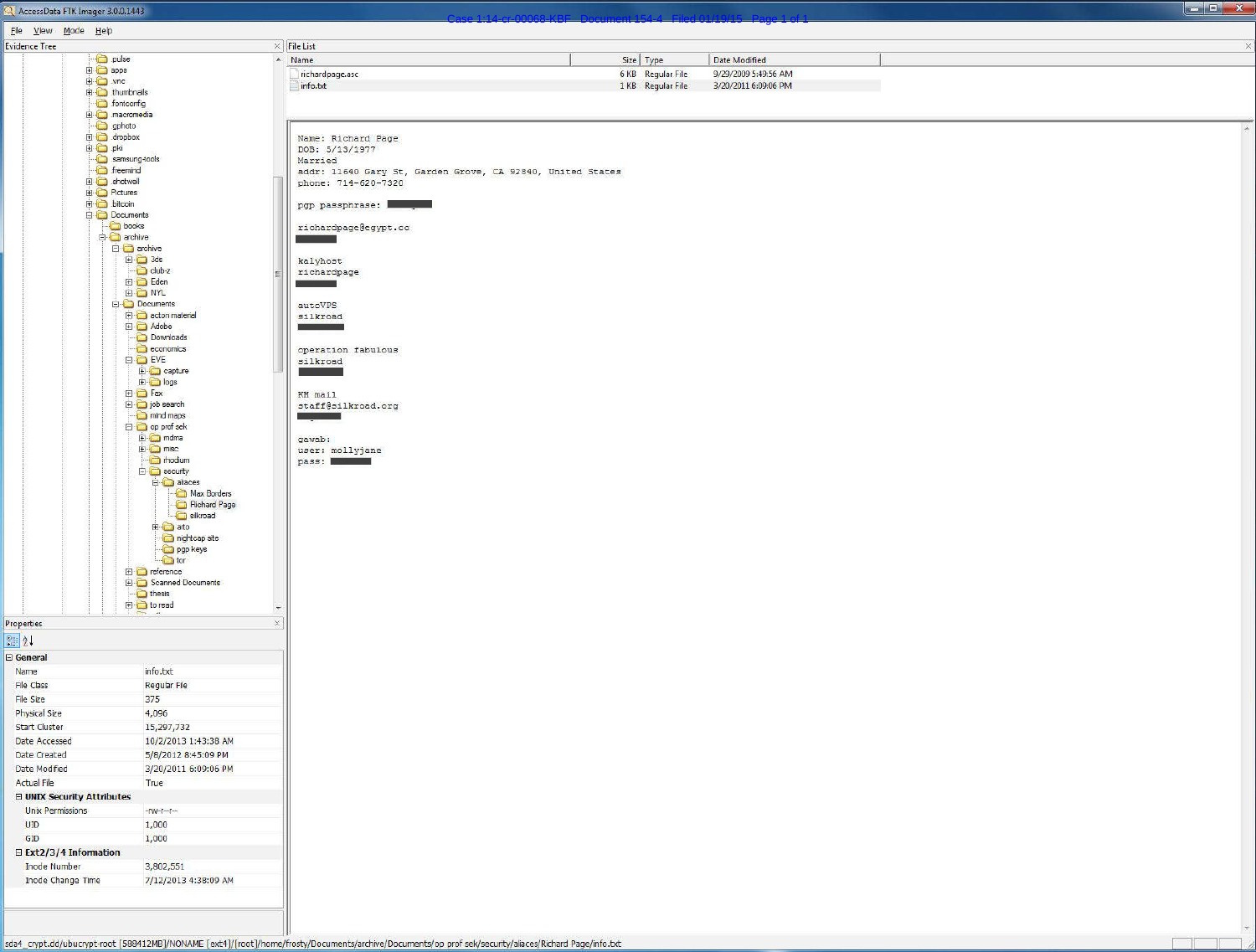## **Turner, Serrin (USANYS)**

| From:               | . Scott H $<$ $\blacksquare$                                                        |  |
|---------------------|-------------------------------------------------------------------------------------|--|
| Sent:               | Tuesday, October 15, 2013 11:42 AM                                                  |  |
| To:                 | Turner, Serrin (USANYS)                                                             |  |
| Subject:            | FW: MtGox - F.R.C.P. Rule 11(f) / F.R.E. 410 Communication - Bradley Information    |  |
| <b>Attachments:</b> | Bradley - customer service dialogue.pdf; Bradley account verification materials.pdf |  |

#### Serrin,

As discussed, I am forwarding you the materials I provided to regarding an account that may have been related to a bitcoin wallet of interest to the government. This is not information about the account in Ulbricht's name, which MtGox only identified as of interest after the Ulbricht indictment. Please see the note below.

#### **Scott**

,

**From:** , Scott H **Sent:** Wednesday, July 24, 2013 9:11 PM To: **William Contract Contract Contract Contract Contract Contract Contract Contract Contract Contract Contract Contract Contract Contract Contract Contract Contract Contract Contract Contract Contract Contract Contract Co Subject:** MtGox – F.R.C.P. Rule 11(f) / F.R.E. 410 Communication - Bradley Information

This e-mail responds to your request for information relating to an individual that MtGox has suspicions may be associated with the largest bitcoin wallet that is perceived by some in the bitcoin community to be associated with Silk Road. Please find attached verification materials provided by a J Bradley. The materials include copies of the following: (i) a copy the Federal Express airbill used to send the materials to MtGox; (ii) a copy of a California Identification Card; (iii) a California Secretary of State Apostille, completed by a notary in Alameda County, for the California Identification Card; (iv) a Comcast bill showing a Chico, California address for Mr. Bradley; and (v) a California Secretary of State Apostille, completed by a notary in Alameda County, for the Comcast bill.

The attached materials were provided by a user for a MtGox account that was originally opened using the e-mail address: davidmaisano@inbox.com. As we described to you during our meeting in Baltimore, it has been possible to open a MtGox account without providing verification materials. Once a user met certain usage thresholds (which, as we described, have changed over time), MtGox required users to verify their identity. The attached materials were provided to MtGox to verify the account opened using the davidmaisano@inbox.com e-mail address. As you are aware, e-mail addresses are not proof of identity, and it is not uncommon for users of the internet to have e-mail addresses that are not their actual names. Once the account was verified, MtGox regarded the account as owned and controlled by J Bradley.

The user deposited a large number of bitcoins into the account. The user used the bitcoins to purchase U.S. dollars, but the account was never linked to a bank account to make a withdrawal. The transactional records for the account are too voluminous to provide via e-mail. I'm happy to discuss a method and format to provide the records to you.

In May 2013, the user contacted MtGox to report that the account was "hacked." MtGox informed the user that the e-mail address associated with the account had been changed pursuant to a proper request to change the address. A copy of the exchange with the user regarding the hack is also attached to this e-mail. Following the exchange attached to this email, the user did not communicate further with MtGox, and MtGox is not aware that the user made any report to law enforcement.

Prior to the user contacting MtGox regarding the "hack", the approximately U.S. \$1.9 million had been converted to bitcoins. The bitcoins (7393.49 BTC) were transferred to address 1AsUc3Lw1oDmwimWoGeCfBngzziS98FP5V (7393.49 BTC). MtGox is aware that some of these bitcoin were used, and the balance (6393.49 BTC) currently remain at address 1Mh58EcGSMMscgh5qE5u4BVSL9KRd8GzQK. MtGox believes 1000 BTC were sold on exchange btc-e.com.

Please let me know if you have questions.